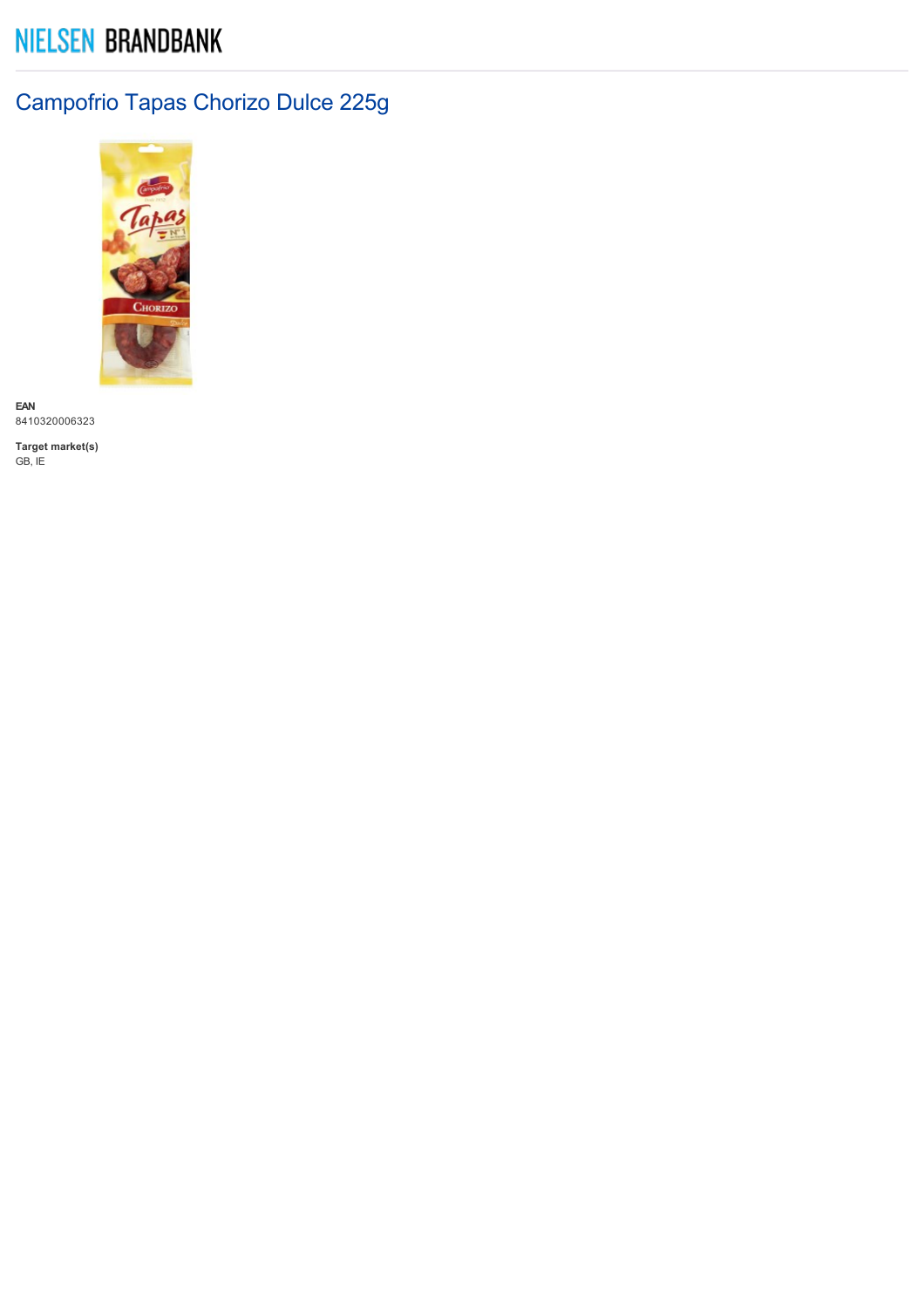## **Components**

## **Ingredients**

Pork Salt Paprika Spices Sugar Antioxidant (E-301) Starter Culture Preservatives (E-252, E-250) Surface Treatment: Olive Oil Preservatives (E-202, E-235) Edible Natural Pork Casing Prepared with 155 g of Pork per 100g of final product

### **Allergy Text**

It may contain traces of Lactose (*Milk*), *Milk* Protein and *Soya* Protein

#### **Nutrition**

|                    | per 100 g       |
|--------------------|-----------------|
| Energy             | 1865 kJ         |
|                    | 450 kcal        |
| Fat                | 38 <sub>g</sub> |
| Saturated Fat 14 g |                 |
| Carbohydrate 1,0 q |                 |
| Sugar              | 1,0q            |
| Protein            | 26q             |
| Salt               | 4,0 g           |

#### **Calculated Nutrition**

|                           | per 100g       |
|---------------------------|----------------|
| Energy (kJ)               | 1865           |
| Energy (kcal)             | 450            |
| Fat(g)                    | 38             |
| of which saturates (g) 14 |                |
| Carbohydrate (g)          | $\mathbf{1}$   |
| of which sugars (g)       | $\mathbf{1}$   |
| Protein (g)               | 26             |
| Salt (g)                  | $\overline{4}$ |

| <b>Product Description</b>    |
|-------------------------------|
|                               |
| <b>Brand</b>                  |
| Campofrio                     |
| <b>Standardised Brand</b>     |
| Brand - Campofrio             |
| <b>Regulated Product Name</b> |
| Pork Chorizo.                 |
|                               |
|                               |

## **Marketing**

**Third Party Logos**

• Spain Flag

**Other Information**

Packaged in a protective atmosphere.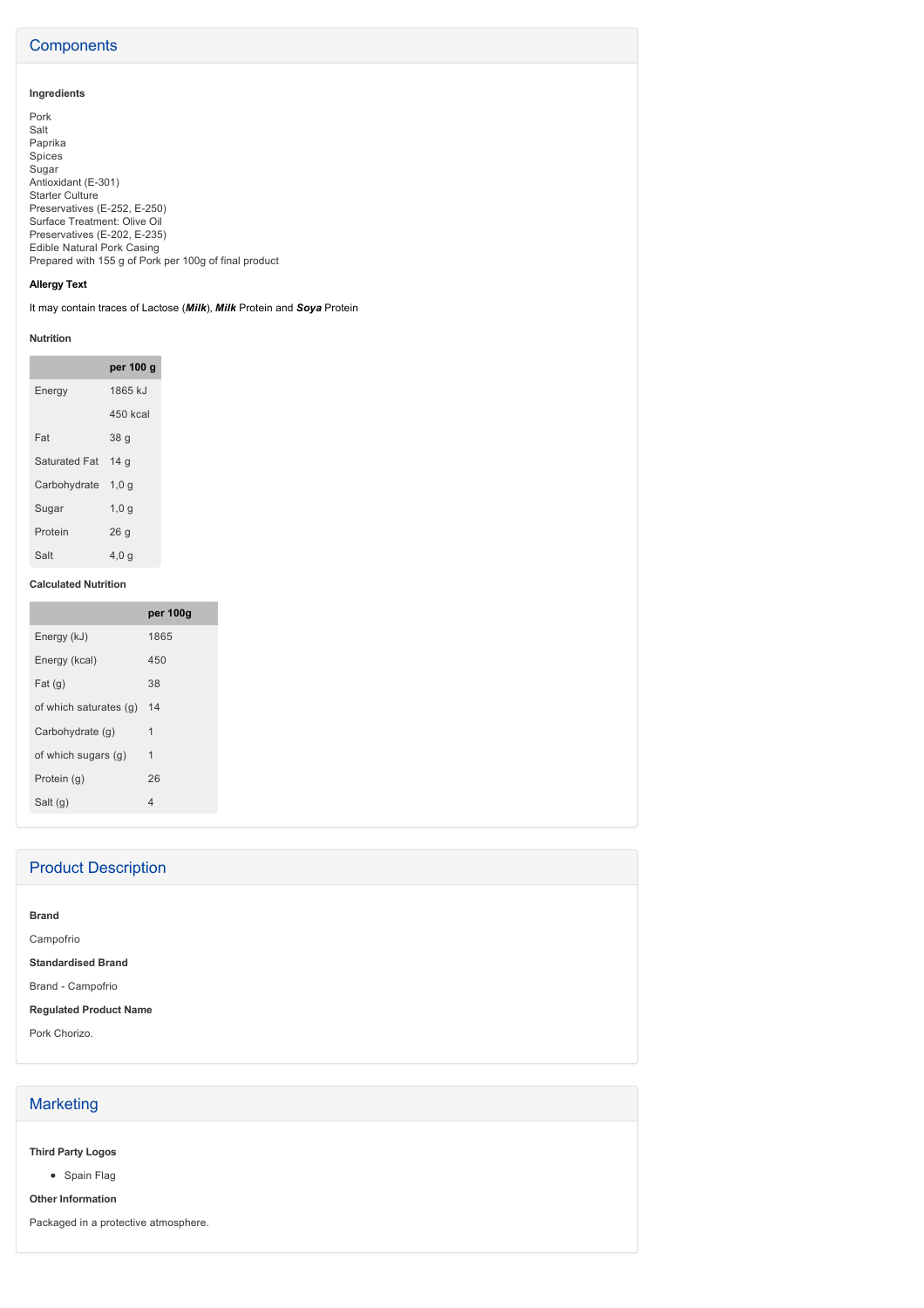## Health & Lifestyle

#### **Allergy Advice**

Lactose - May Contain Milk - May Contain Soya - May Contain

## Storage & Usage

#### **Storage Type**

**Type**

Ambient

**Storage**

Keep in a cool dry place.

## Brandbank Captured Pack Data

**Pack Size**

0½lbs

#### **Numeric Size**

Numeric Size - 0½

#### Dimension

**Shelf Height (in) Shelf Width (in) Shelf Depth (in)**  $10\frac{1}{4}$  1¼

#### (**GS1 package measurement rules**)

**Pack Type**

Type - Hanger

**Weight** Gross Weight - 01/2

## **New Product Development**

Final Product - Not NPD

#### **Unit Merchandising**

Height - 10<sup>1/2</sup> Width  $-4$ Depth -  $1\frac{1}{4}$ Unit Stackable - No Unit Stable - Yes Merchandise Multiple Ways - No

## Customer Services

#### **Manufacturers Address**

Campofrio Food Group S.A.U., Avda. de Europa, 24, 28108 Alcobendas (Madrid), España.

#### **Return To**

www.campofriotapas.com

**Web Address**

www.campofriotapas.com